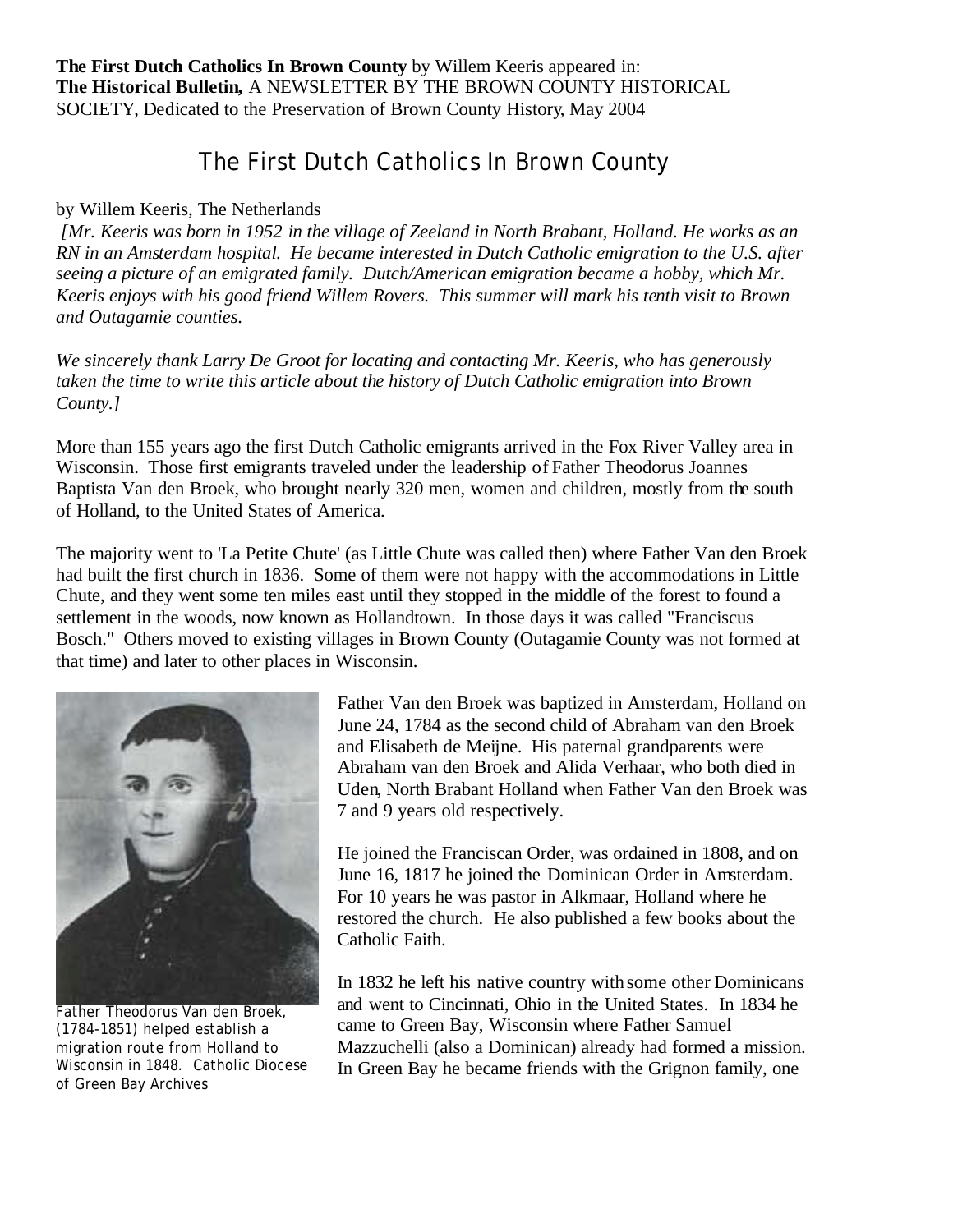of the first French-Canadian families in the area. Probably through this contact he went to 'La Petite Chute' two years later, where he built the first church for the Menominee Indians. He also had several missions to attend to in the surrounding area, even as far as Wisconsin Rapids.

In the summer of 1847 he went back to Holland to collect the inheritance of his mother who had died in 1844. Unfortunately the money had been wasted by the solicitor. Probably he already had the idea to inform and help Dutch Catholics to emigrate and establish a Catholic settlement in the United States, as the Protestants already had done in Holland, Michigan and Pella, Iowa.

Father Van den Broek found emigrants through an advertising campaign, a brochure promoting his colony, and an open letter to the Dutch Roman Catholics. He published an ad several times in a national newspaper "De Tijd" (The Time) to make people aware of the possibility of finding a better life in the States. The result of all this was that in the spring of 1848 three wooden sailing vessels (owned by Hudig & Blokhuysen, a ship broker company) left Rotterdam, Holland bound for the United States of America.

Probable reasons for Father Van den Broek leading a group of Dutch Catholics to America include the following:

- to help his fellow citizens find a better living
- to increase the number of his parishioners after the Menominees had left
- to have the chance to sell the land he had bought in order to get rid of his debts
- to provide jobs for the new arrivals through his contact with Morgan L. Martin, who was making the Fox River navigable

The Dutch nationals had mainly one reason for leaving their homeland - economic improvement.

Most of the emigrants were "less well-to-do" and looking for a chance to improve their life and the lives of their children. Although there are still stories about religious reasons for the Catholic emigration, this is NOT true. During the second half of the 1840s in the Netherlands there was a general economic decline, and that, coupled with the belief in the possibilities of a better life in the United States, were the main reasons for the beginning of the Dutch mass emigration.

The three ships that left Holland in 1848 were the Libra, the Maria Magdalena and the America.

The Libra was the first ship to set sail. It left Hellevoetsluis (near Rotterdam) on Tuesday, March 14, 1848 with 83 passengers, including their leader, Father Adrianus Dominicus Godthardt. Under the leadership of this priest



St. Francis Catholic Church in Hollandtown. Hollandtown was first settled by Dutch Catholic immigrants led by Franciscan' priest Father Adrianus Godthardt in 1848. Photo by Jim Emmel

the only Dutch Catholic colony was founded in Hollandtown in Brown County, Wisconsin.

Father Godthardt was baptized in Haarlem, Holland on July 12, 1811 as the fourth child of Ferdinand Dominicus Godthardt and Catharina La Tour. In 1829 he joined the Franciscan Order and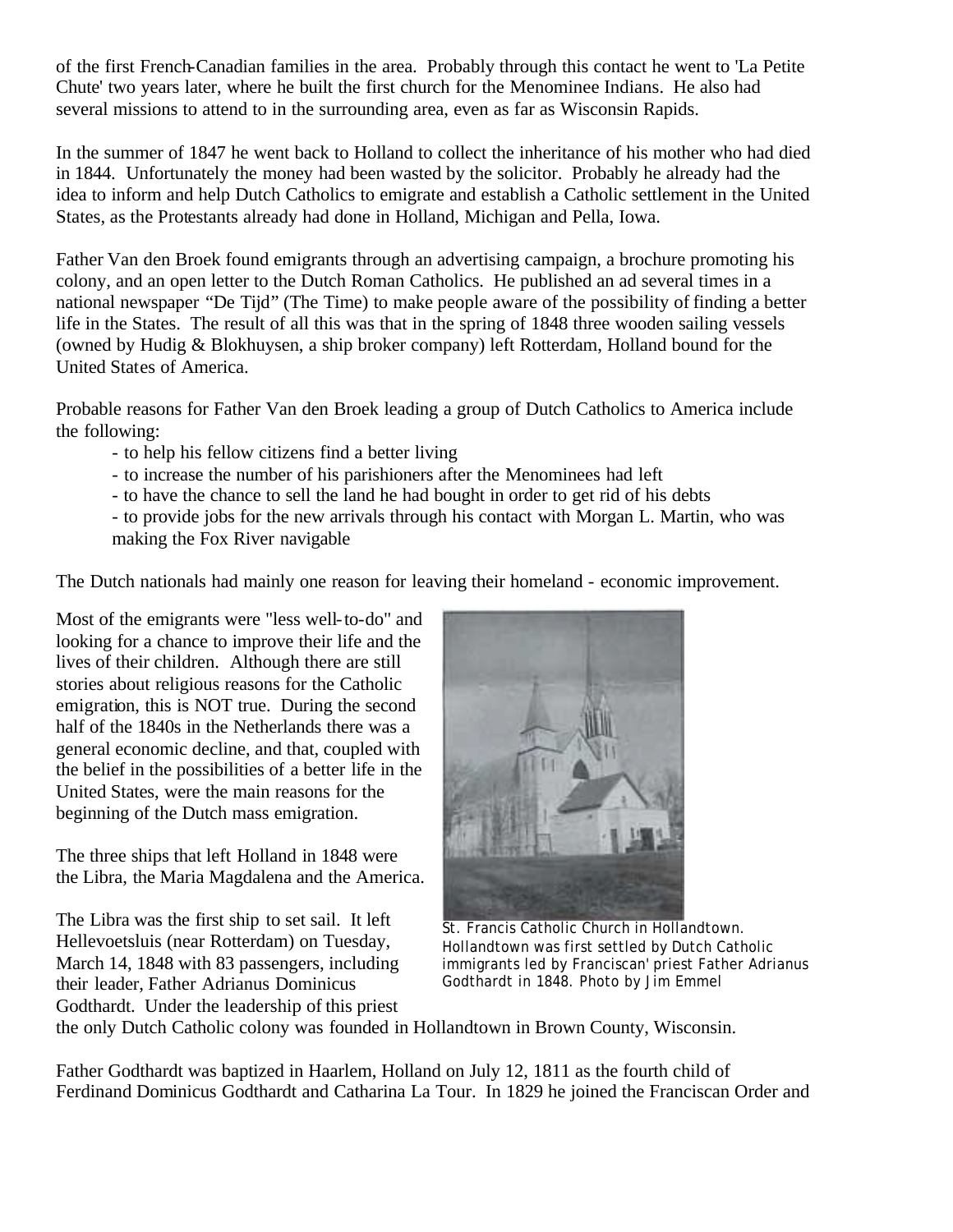adopted the name Pacificus Maria. He worked as a priest in Amsterdam for a while. From 1842 until 1844 he was in the Dutch East Indies. After his return he worked in The Hague, Holland until 1848, when he traveled to the United States on the Libra. Because Father Godthardt was a Franciscan, the settlement was called 'Franciscus Bosch', later renamed Hollandtown. He stayed there for approximately two years. It is uncertain what happened to him after that. He probably went east, to New York State and from there to Texas and later to Illinois, where he was staying in 1866. It is not known when and where he died.

Hollandtown is the only colony in the United States founded by Dutch Roman Catholics. It is the only place in the United States where members of the Schut society ("shoot the bird"), carryon a heritage from their native country.

Among the first settlers in Franciscus Bosch were the families of Van de Hei, Gerrits, Van den Berg, Verkuylen, Kempen, Hoevenaars and Verkampen. The 1848 emigration is the beginning of what is called a "chain migration": people in Holland followed their family members, former neighbors, friends and acquaintances to the places in the United States where they had made their homestead.



Father William Verboort, (1836 - 1876) became the first pastor of St. Mary's Catholic Church in De Pere, Wisconsin in 1869. [From Wooden Shoes West by Scott Vandehey, 1979]

The Libra landed after a voyage of 53 days on Friday May 5, 1848 in Boston, Massachusetts. One of the families on board was the Verboort family. Their son William Verboort (who was 12 years old at the time of the crossing) became, in 1869, the first pastor of St. Mary's Catholic Church in East De Pere. In 1875 he followed his parents (who had left earlier that year) to Oregon. In 1876 all three died and since then the place where they settled is called "Verboort".

On Sunday March 26, 1848 the two other ships left Hellevoetsluis. The Maria Magdalena landed after a voyage of 44 days in New York City, New York on Monday May 8, 1848. There were 147 passengers on board under the leadership of Father Van den Broek. Father Van den Broek died in Little Chute on November 5,1851.

The America reached Philadelphia, Pennsylvania on Thursday May 11, 1848 after a voyage of 47 days. On board were 94 passengers, among them many members of the Van de Hei family. Although each ship arrived in a different port, the route to Wisconsin was the same: by tow barge, via Albany, New York, through the Erie Canal,

to Buffalo, New York and then by lake steamer over the Great Lakes to Green Bay, and from there on the Fox River to' KaukaUna, near Little Chute. Immigrants had to change boats several times.

According to the diary of Father Godthardt, the group that traveled on board the Libra was the first one to arrive in Little Chute, Wisconsin on May 22, 1848 (one week before Wisconsin was granted statehood). The people on board the America and the Maria Magdalena reached Little Chute on June 7 and 8, 1848 respectively. The voyages of the three ships mark the beginning of the Dutch Catholic emigration to Brown County. The majority went either to Little Chute (in Brown County at that time) or to the area in and around De Pere.